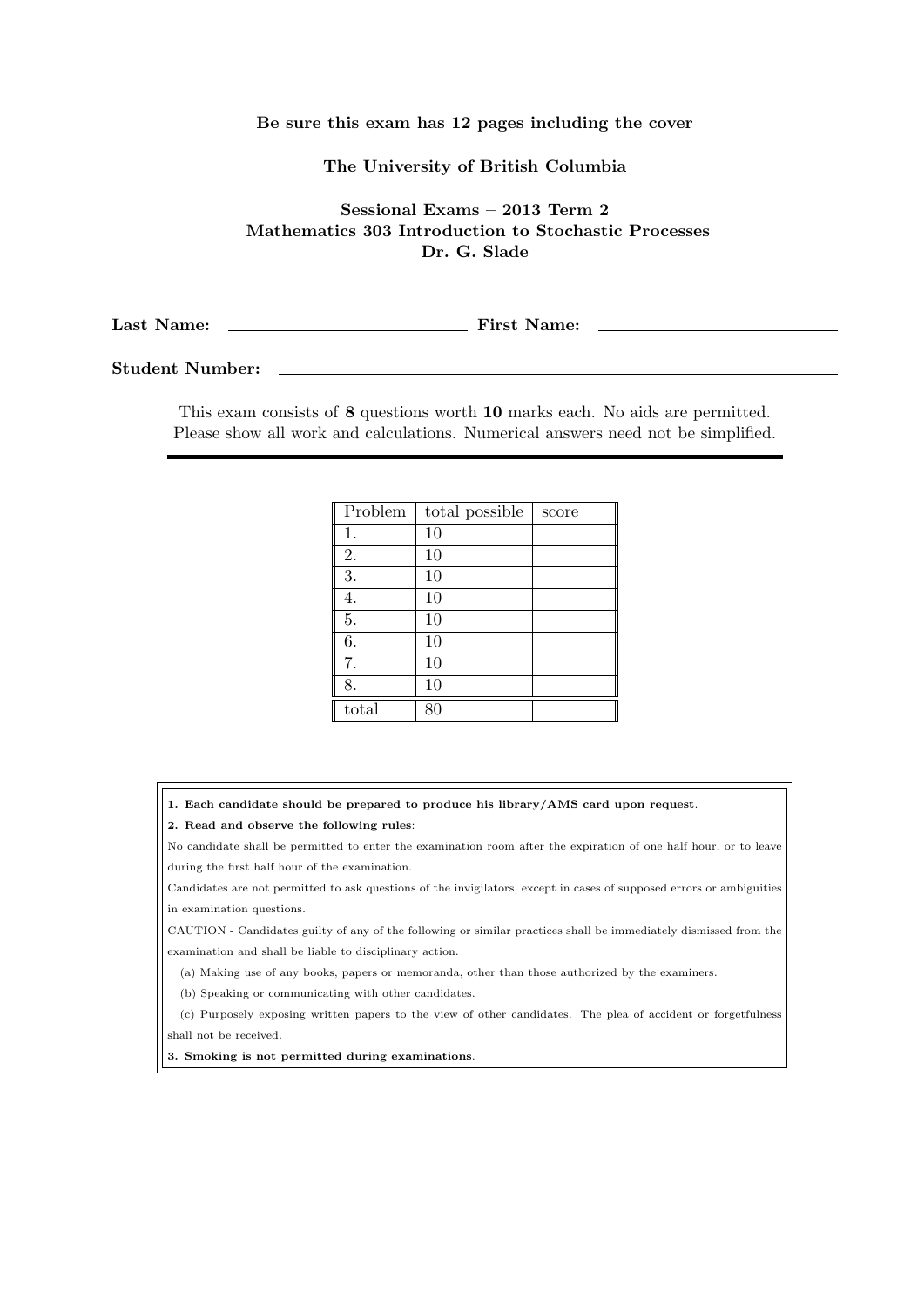1. Consider the Markov chain with state space *{*0*,* 1*,* 2*,* 3*,* 4*,* 5*}* and transition matrix

|          |  | $1 \quad 2$ | 3 <sup>3</sup>                                                                                                                                                                                                 | $5\phantom{.0}$                                 |
|----------|--|-------------|----------------------------------------------------------------------------------------------------------------------------------------------------------------------------------------------------------------|-------------------------------------------------|
|          |  |             |                                                                                                                                                                                                                | $\overline{0}$                                  |
|          |  |             |                                                                                                                                                                                                                | $\overline{0}$                                  |
| P<br>$=$ |  |             |                                                                                                                                                                                                                | $\overline{0}$                                  |
|          |  |             |                                                                                                                                                                                                                | $\begin{array}{c} 0 \\ 0 \\ 1 \\ 0 \end{array}$ |
|          |  |             |                                                                                                                                                                                                                |                                                 |
|          |  |             | $\begin{array}{c cccc} 0&1&2&0&1\\ \hline 0&0&0&1&0&0\\ 1&0&0&0&1&0\\ 2&\frac{1}{2}&0&0&\frac{1}{2}&0\\ 3&\frac{1}{6}&\frac{2}{3}&\frac{1}{6}&0&0\\ 4&0&0&0&0&0\\ 5&0&0&0&\frac{1}{2}&\frac{1}{2} \end{array}$ |                                                 |

(2 marks) (a) Draw the transition diagram showing the six states with arrows indicating possible transitions and their probabilities.

(2 marks) (b) Determine all the communicating classes of this Markov chain.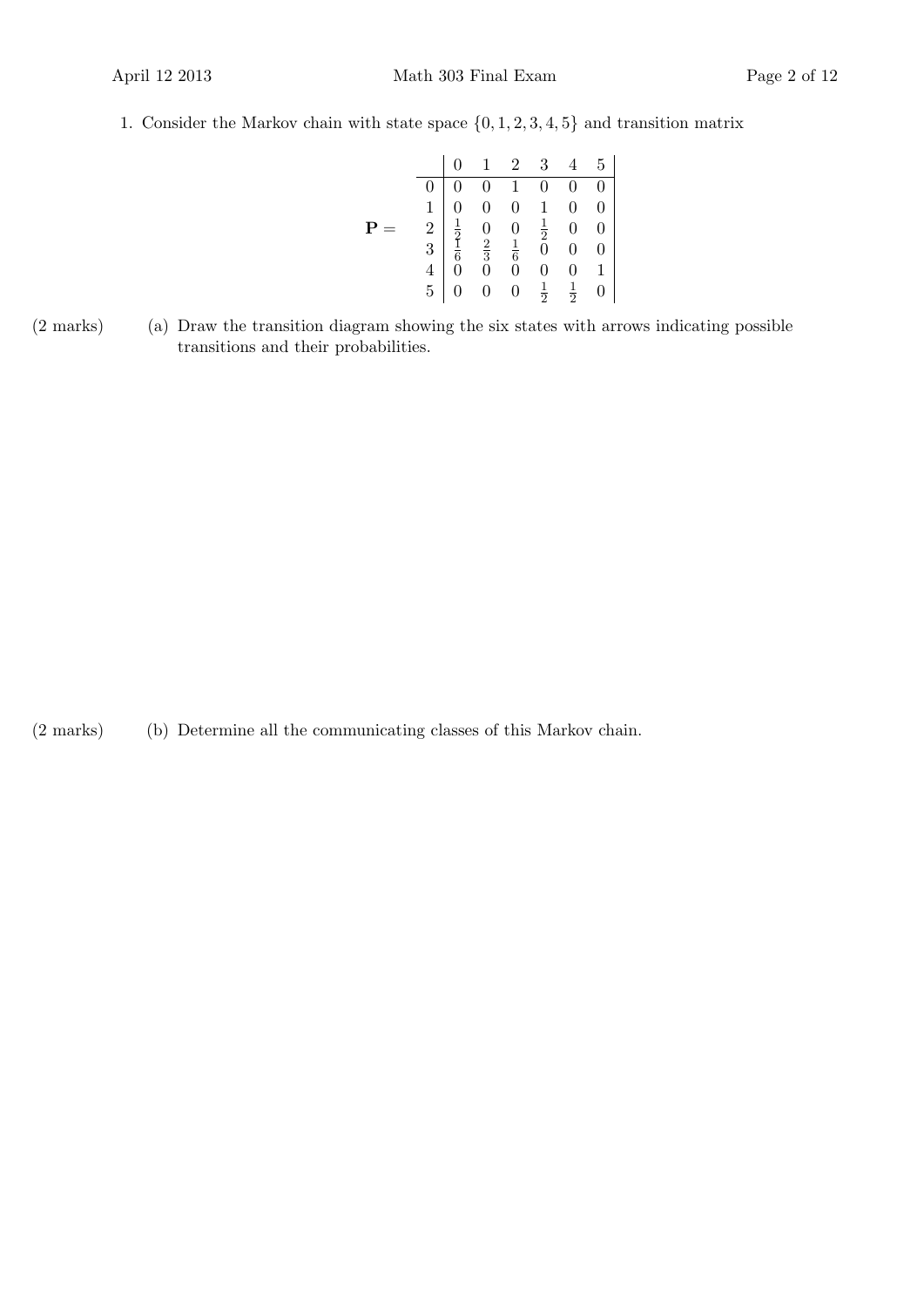(2 marks) (c) Determine which states are recurrent and which are transient.

(2 marks) (d) Suppose the Markov chain starts in state 3. What is the probability it is in state 3 after two steps?

(2 marks) (e) Suppose the Markov chain starts in state 4. Let *T* be the (random) time of its first return to state 4. What is the expected value of *T*?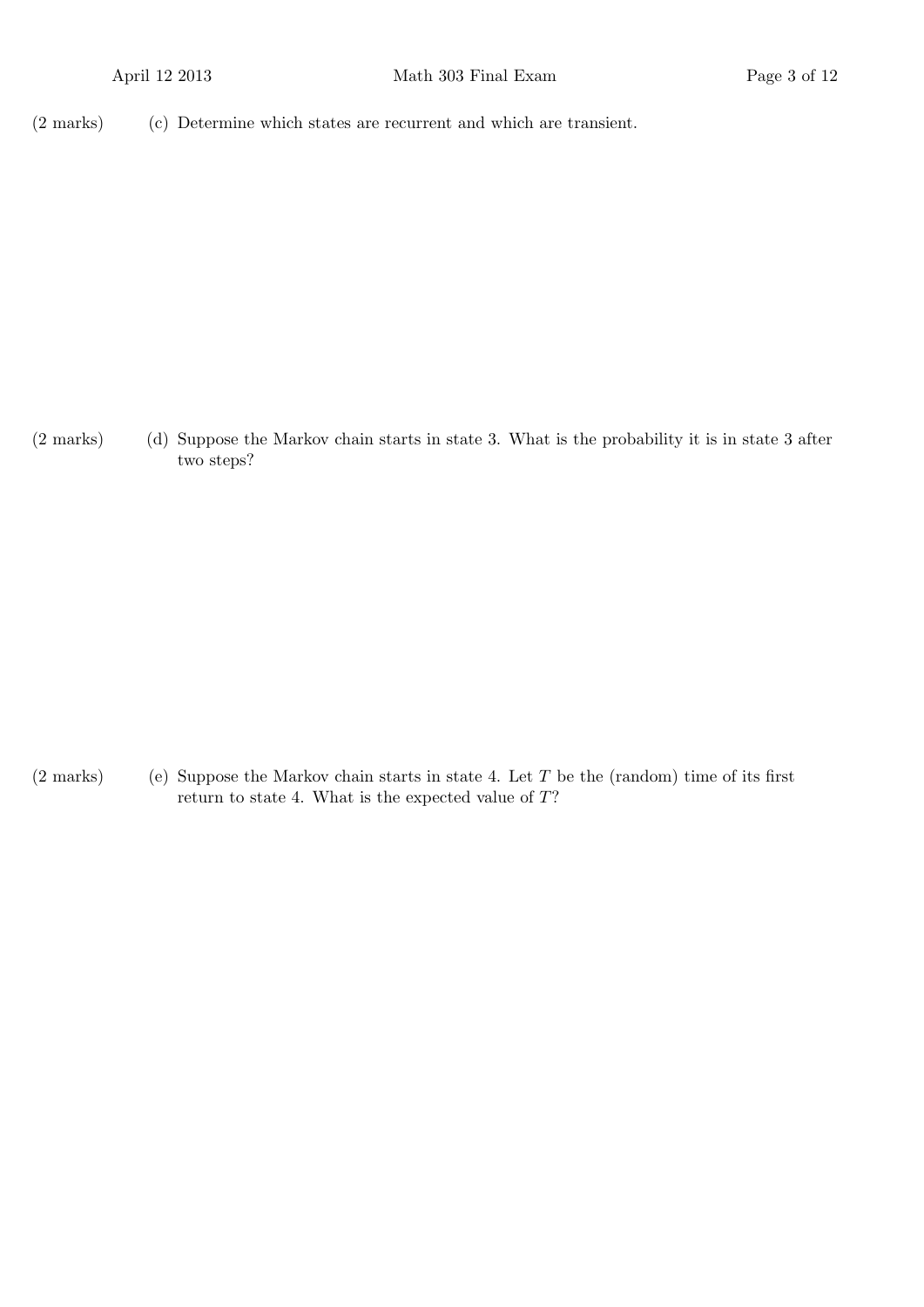2. A Markov chain is defined as follows. There are *M* coins  $(M \in \{1, 2, 3, \ldots\})$ , each showing Heads or Tails. At each step, a coin is selected uniformly at random and flipped. The state of the system is the number of Heads.

(3 marks) (a) Determine the transition matrix of the Markov chain.

(6 marks) (b) Using any method, determine the stationary distribution (your solution should prove that the distribution you find is in fact the stationary distribution).

(1 marks) (c) Suppose  $M = 20$  and the initial state is  $X_0 = 10$ . How long, on average, will it take until the next time the state is 10?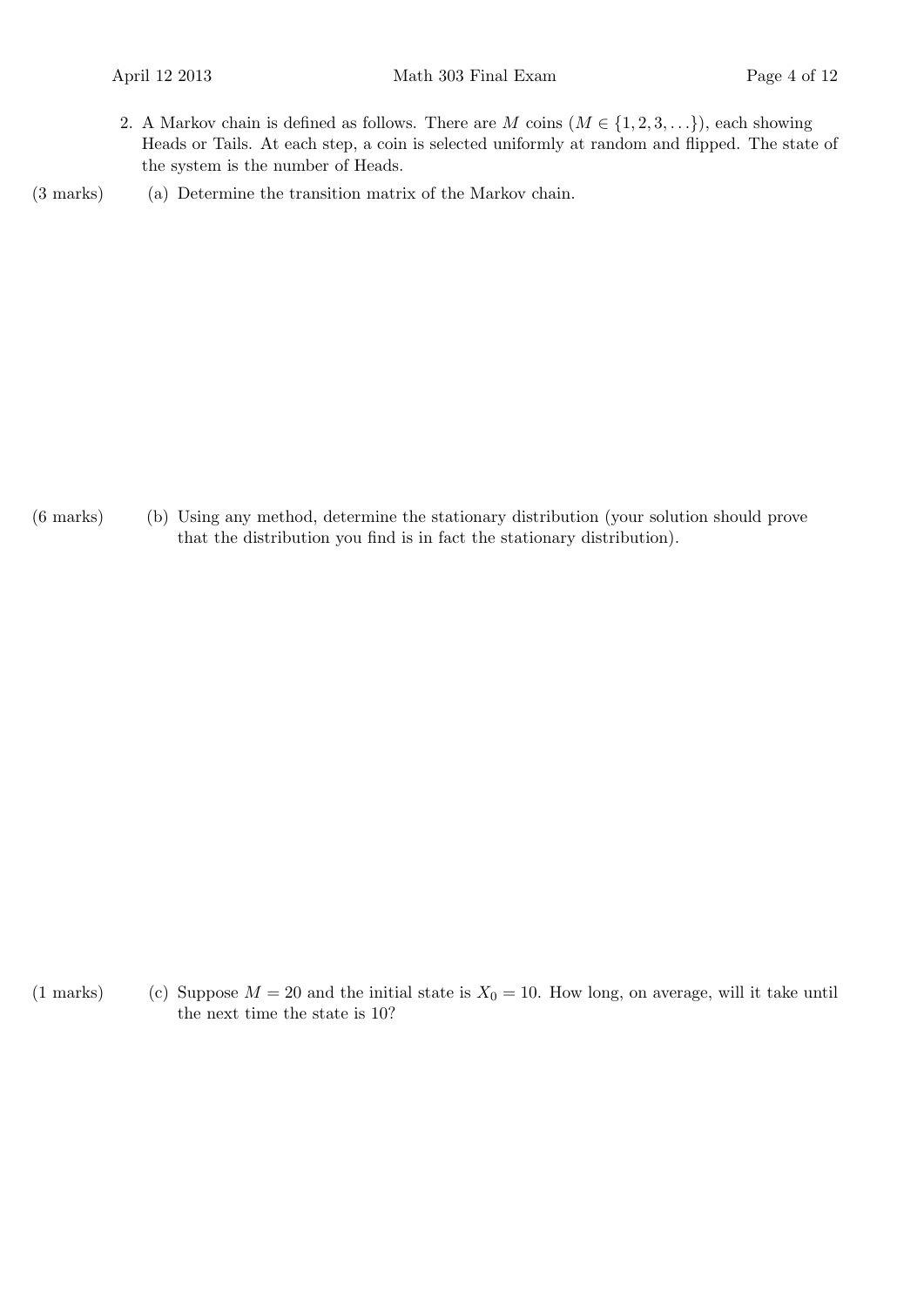- 3. Consider two irreducible ergodic Markov chains with the same state space  $\{0, 1, \ldots, N\}$ , with transition matrices **P** and **Q** and respective stationary distributions *π* and *ρ*. We define two processes, each with initial state 0, as follows. For the process  $(X_n)$ , a fair coin is flipped and if it comes up Heads then all the following states are obtained using the transition matrix **P**, whereas if it comes up Tails then all the following states are obtained using the transition matrix **Q**. For the process  $(Y_n)$ , the coin is flipped at each stage, and when it is Heads then the next state is chosen using **P**, whereas when it is Tails then the next state is chosen using **Q**.
- 
- (6 marks) (a) Is the process  $(X_n)$  a Markov chain? Is the process  $(Y_n)$  a Markov chain? Explain your reasoning. If one or both is a Markov chain, what are the transition probabilities?

(4 marks) (b) Determine the limit  $\lim_{n\to\infty} P(X_n = j)$  for each state *j*.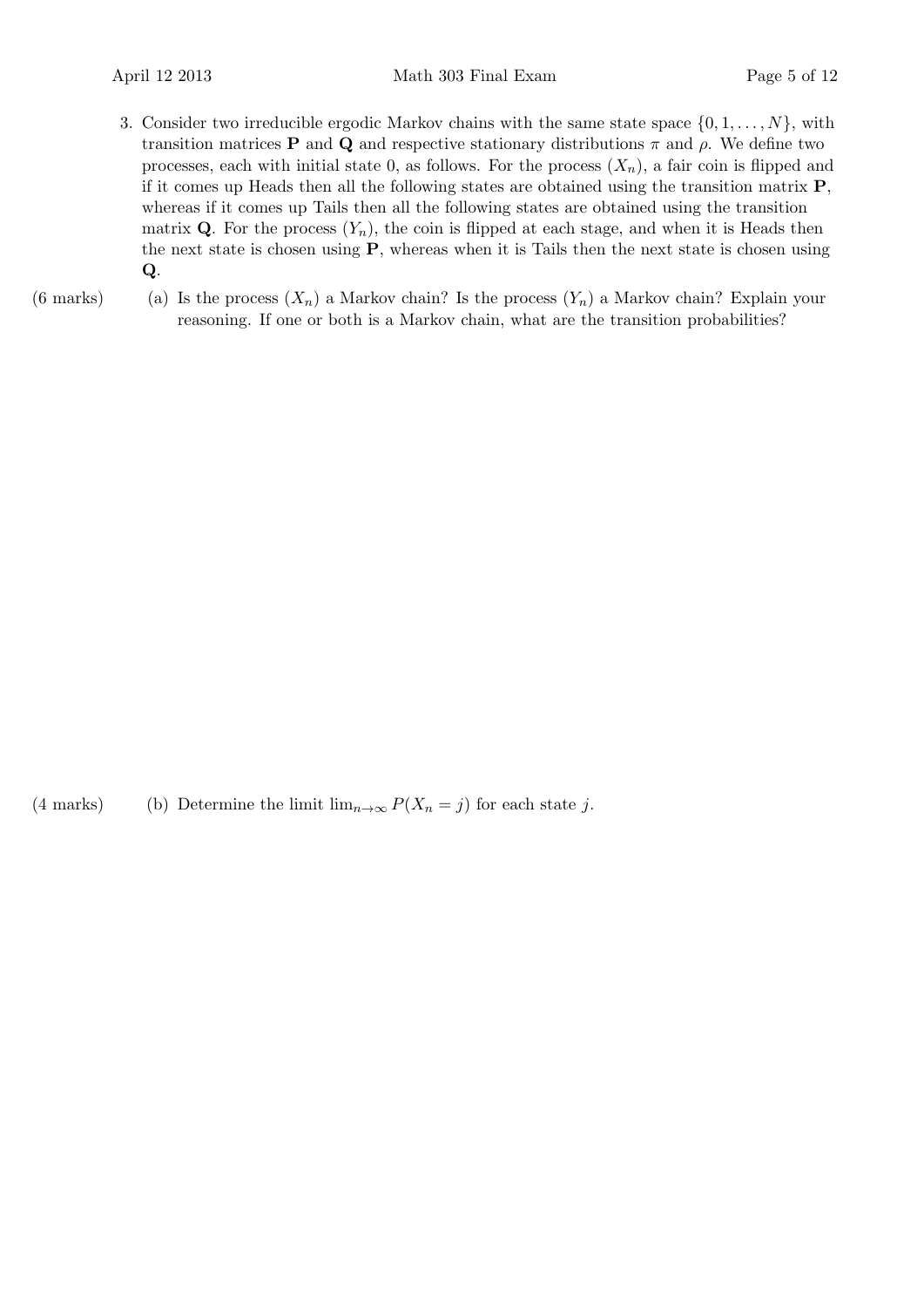4. Consider a branching process where the number of offspring of an individual is a binomial random variable with parameters  $(2, p)$ , with  $p \in (0, 1)$ . Initially there is one individual.

(8 marks) (a) Calculate the probability, as a function of *p*, that the branching process survives forever.

(2 marks) (b) Suppose we observe that the initial individual has 2 offspring, and each of these then has 2 offspring of its own. What is the probability that the branching process survives forever?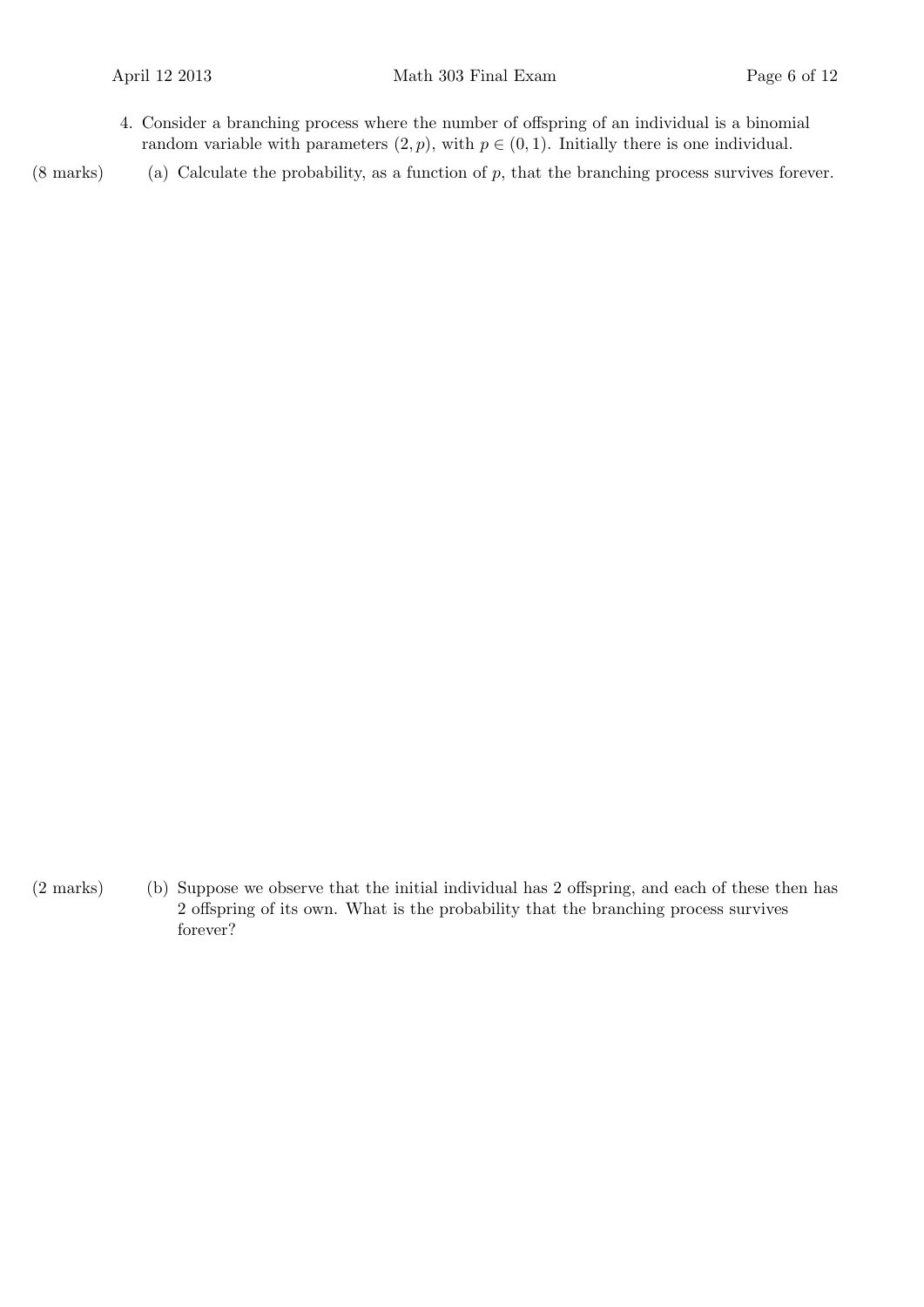- 5. Pizza orders arrive according to a Poisson process of rate 20 per hour. Orders are independently for a vegetarian pizza with probability  $\frac{1}{4}$ , and for a meat pizza with probability 3  $\frac{3}{4}$ .
- 
- (2 marks) (a) Let *X* denote the number of orders received between 6:45pm and 7:00pm. What kind of random variable is  $X$  (name and parameter(s))?

(2 marks) (b) Six orders arrived between 6:45pm and 7:00pm. Given this, what is the probability that fourteen orders arrive between 7:00pm and 7:45pm?

(2 marks) (c) During a particular 60 minute period, 18 orders were received. What is the probability that fewer than 4 of them were for vegetarian pizzas?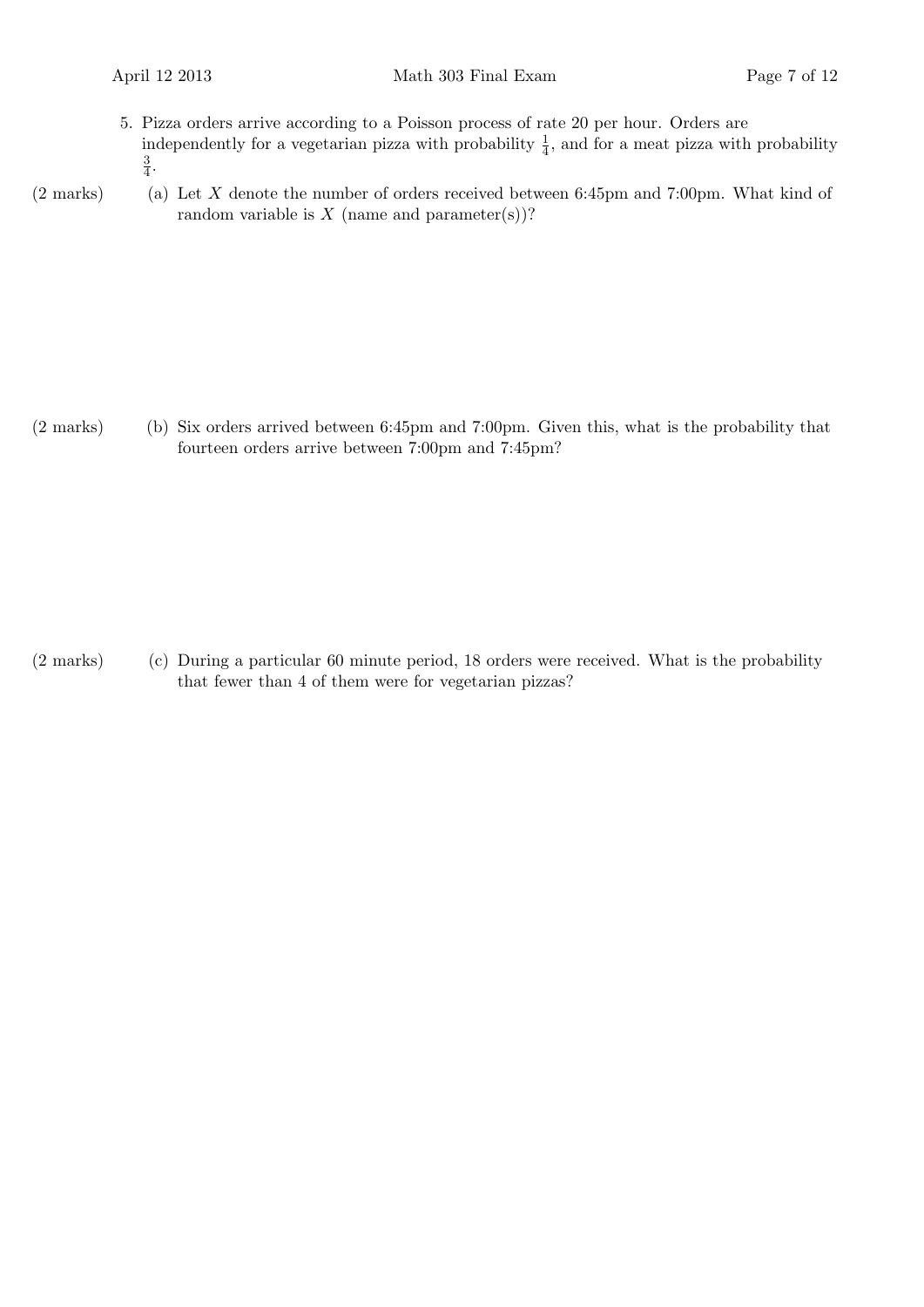(2 marks) (d) During a particular 60 minute period, 4 vegetarian orders were received. What is the probability that all 4 of them came during the first 30 minutes?

(2 marks) (e) What is the probability that the first two orders after 7:00pm are for meat pizzas?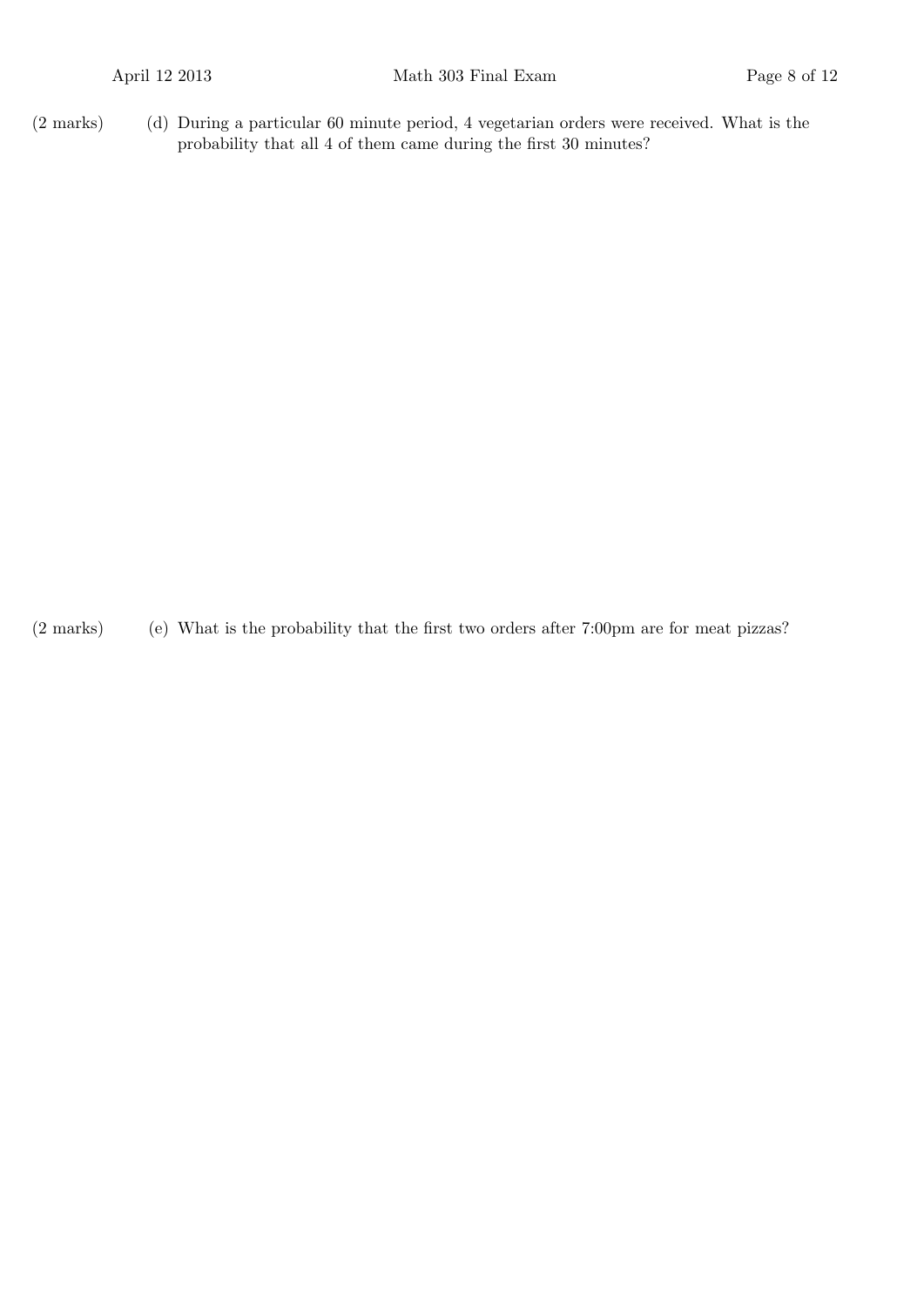(4 marks) 6. (a) Let  $\{N(t), t \ge 0\}$  be a Poisson process of rate 2. Determine  $P(N(4) - N(2) = 5|N(4) = 8).$ 

(3 marks) (b) For the Poisson process of part (a), find  $E(N(4) - N(2)|N(3) = 1)$ .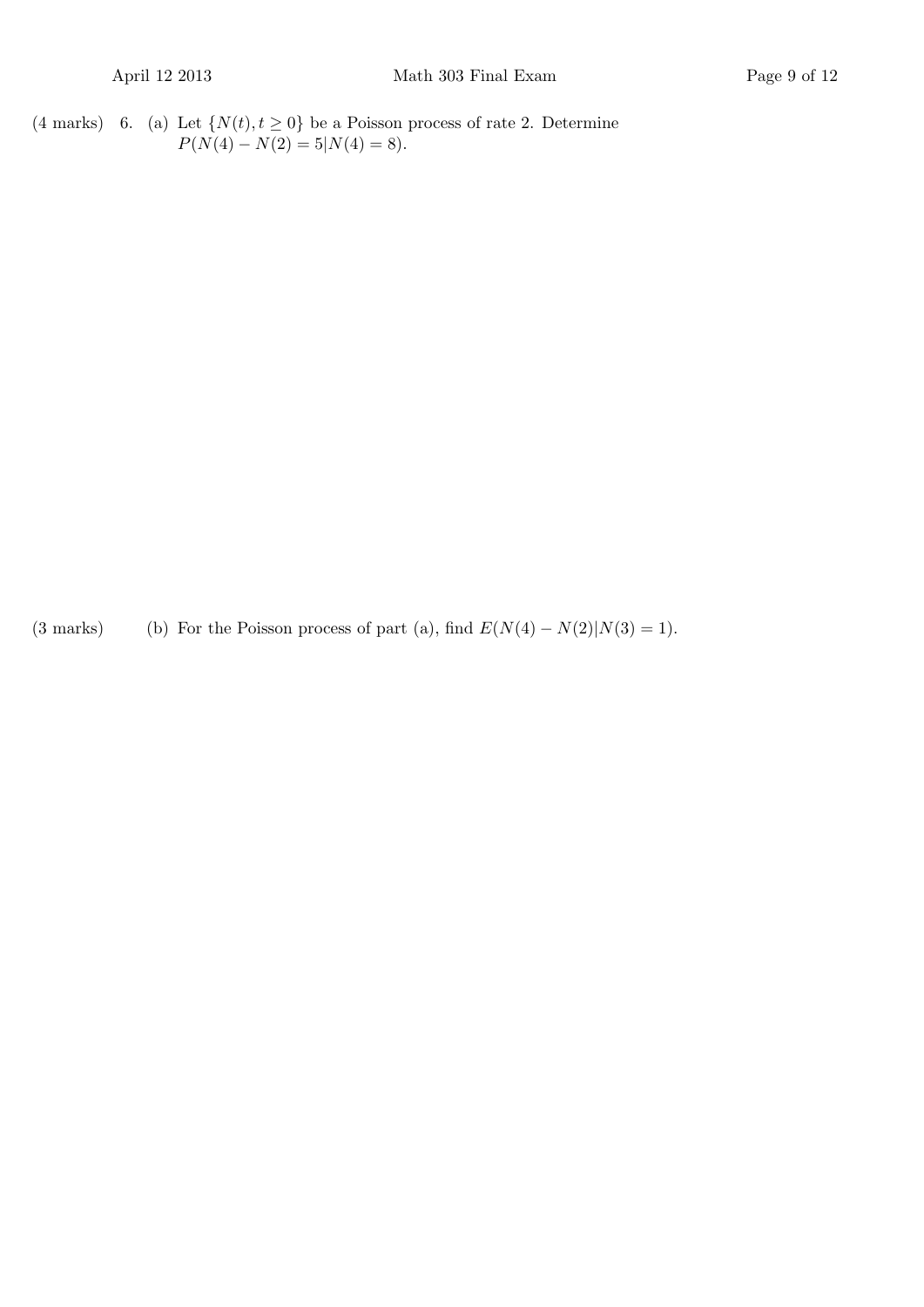(3 marks) (c) Determine, with complete proof, which of the following three functions are  $o(h)$  as h<br>approaches zero and which are not:  $\sqrt{h}$ ,  $e^{h^2} - 1$ ,  $he^h$ .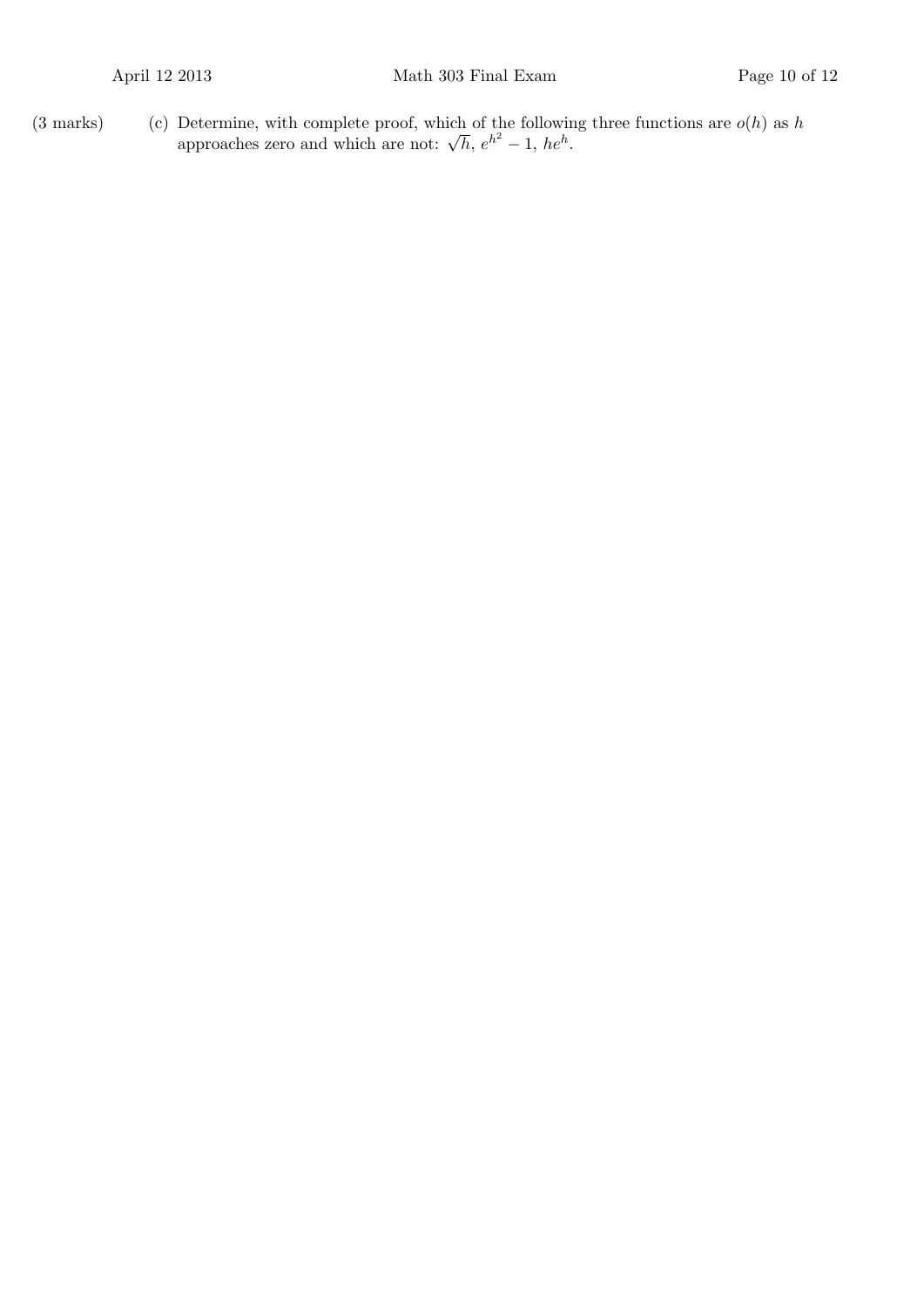- 7. Customers arrive at a single-server queue according to a Poisson process of rate *λ*. However, an arrival that finds *n* customers already in the system will only join the system with probability  $1/(n+1)$  (in other words, such an arrival will not join the system with probability  $n/(n+1)$ ). Service is provided at rate  $\mu$ . This defines a birth death process. <sup>1</sup>
- (2 marks) (a) Determine all birth and death rates for this birth death process.
- (7 marks) (b) Determine the limiting distribution of the number of customers in the system.

(1 marks) (c) Identify the distribution found in part (b) (give its name and any parameter(s)).

<sup>1</sup>Recall the formulas  $P_0 = (1 + \sum_{m=1}^{\infty} \frac{\lambda_{m-1} \cdots \lambda_0}{\mu_m \cdots \mu_1})^{-1}$ , and  $P_n = \frac{\lambda_{m-1} \cdots \lambda_0}{\mu_m \cdots \mu_1} P_0$  for  $n \ge 1$ .